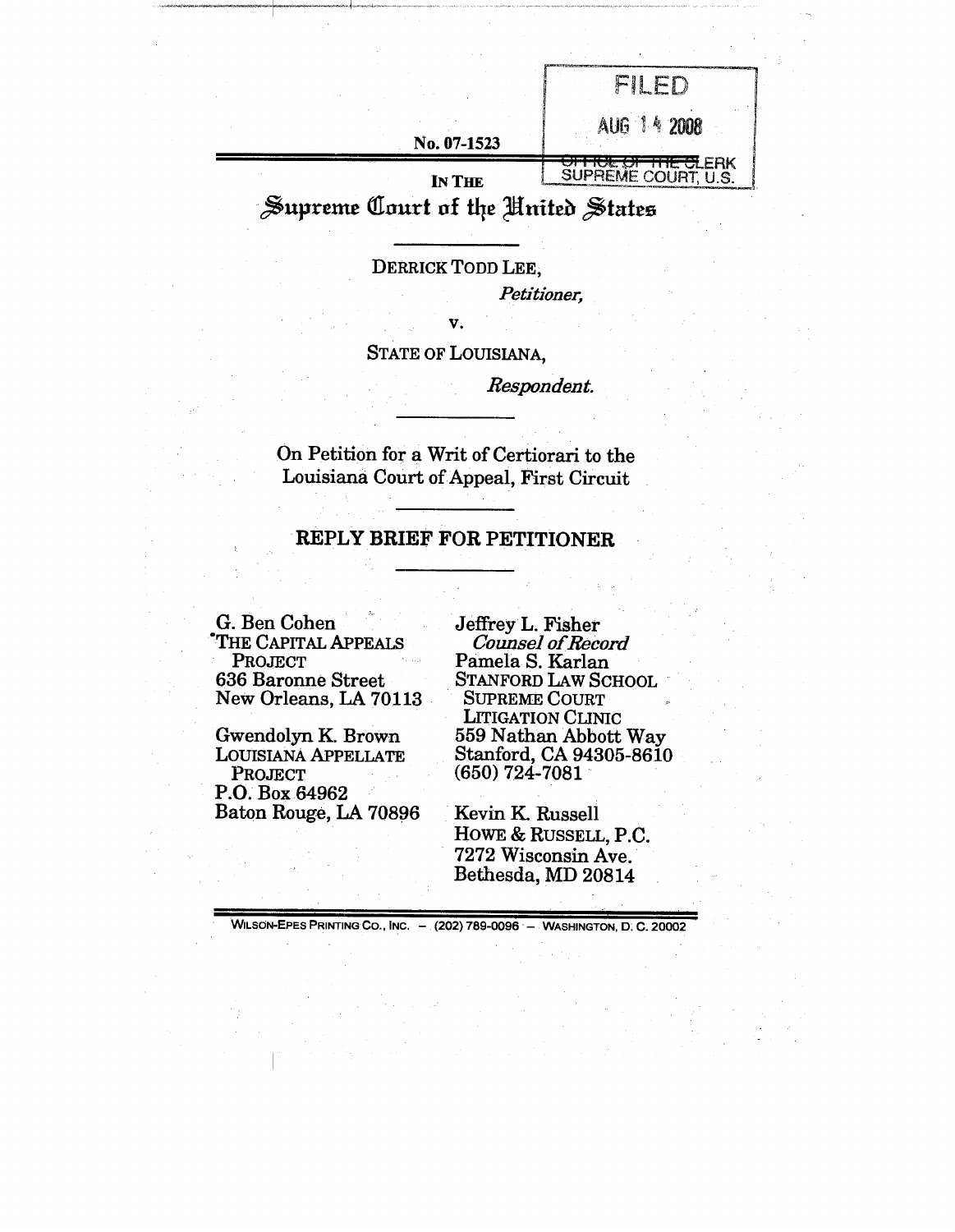## **REPLY BRIEF FOR PETITIONER**

The State does not dispute that the question whether it may secure felony convictions through nonunanimous jury verdicts is an exceptionally important constitutional issue that arises frequently in its courts, as well as in Oregon's. Nor does the State contest that this case presents an ideal vehicle to resolve the issue.

The only argument the State offers for denying certiorari is that this Court should give *stare decisis* effect to its deeply fractured decision in *Apodaca v. Oregon,* 406 U.S. 404 (1972), which allowed convictions through nonunanimous verdicts. But this argument cannot withstand scrutiny. As the State itself acknowledges, this Court should at least reexamine—and likely overrule—a decision when "related principles of law have so far developed as to have left the old rule no more than a remnant of an abandoned doctrine." BIO 3 (quoting *Planned Parentl~ood v. Casey,* 505 U.S. 833, 855 (1992) (plurality opinion); *see also Patterson v. McLean Credit Union,* 491 U.S. 164, 173 (1989) (overruling is proper when doctrinal changes "nave removed or weakened the conceptual underpinnings of the prior decision").

Such is precisely the case here. *The Apodaca* plurality concluded that states could disregard the centuries-old rule requiring unanimous jury verdicts so long as states somehow still respect "the function served by the jury in contemporary society." 406 U.S. at 410. This reasoning is irreconcilable with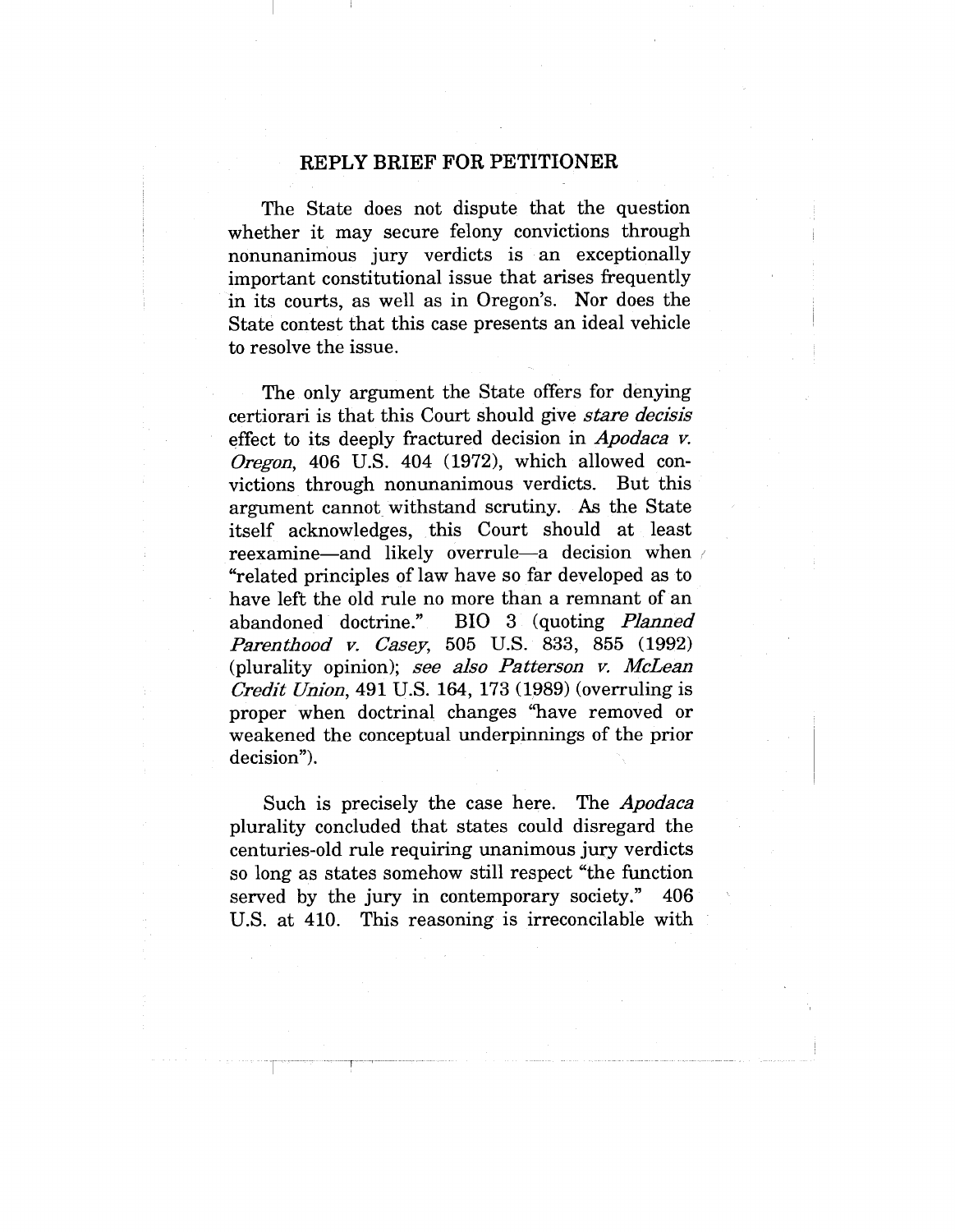this Court's current Sixth Amendment jurisprudence, which, as this Court reaffirmed yet again this June, rigorously enforces the historical understanding of the jury-trial right and the other criminal procedure rules that the Amendment constitutionalizes. *See Giles v. California,* 128 S. Ct. 2678, 2692 (2008) ("It is not the role of courts to extrapolate from the words of the Sixth Amendment to the values behind it, and then to enforce its guarantees only to the extent they serve (in the court's views) those underlying values. The Sixth Amendment seeks fairness indeed--but seeks it through very specific means . . . that were the trial rights of Englishmen."); Pet. for Cert. 8-9. 11-13. Justice Powell concluded that although the Sixth Amendment's jury-trial guarantee requires unanimous verdicts and generally applies to the states, this particular aspect of the guarantee does not bind the states. As the State's silence on the subject indicates, it is impossible to square this "partial incorporation" reasoning with modern case law.

Given that the underpinnings of *Apodaca* have been so severely weakened and that, as the *amicus* filings in this case demonstrate, the practice of allowing convictions through nonunanimous verdicts has such profoundly negative consequences in the criminal justice systems of two states, this Court should not allow the uncertainty concerning the legitimacy of this practice to linger any longer.